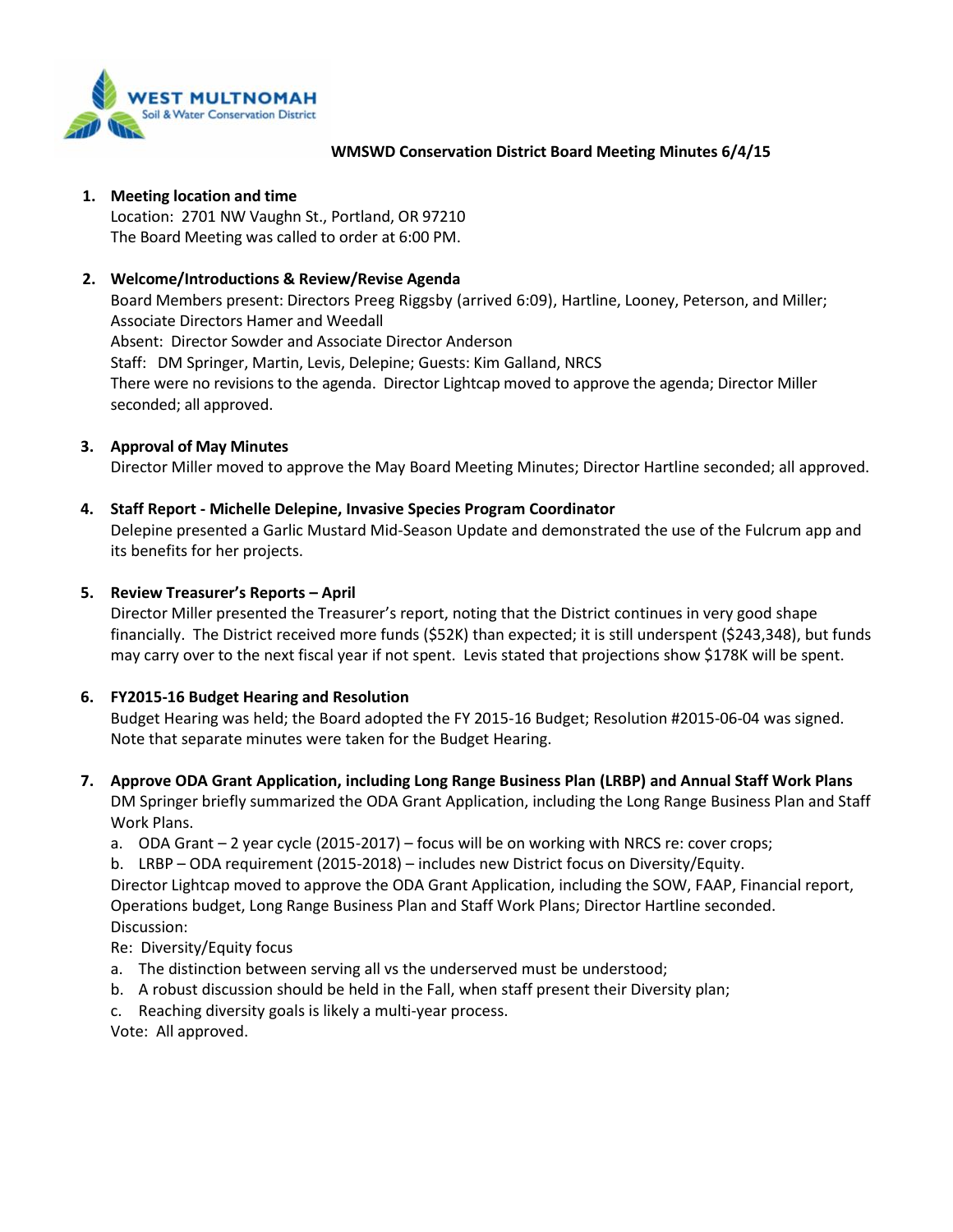## **8. Directors' Check-in Reports**

Director Lightcap: Encouraged Officers to attend different SWCDs' meetings; will attend Resources and People (RAP) camp for a week at Lake of the Woods Klamath County; will teach wetland sessions and be a cabin counselor; important to identify a reason to have a joint meeting with East Multnomah SWCD; consider inviting a County Commissioner(s) to a Board Meeting (saw them in attendance at other SWCDs' meetings); attended the Friends of Trees Awards Luncheon; will be getting the final report on OACD out to the Board.

Director Miller: Has been walking around and observing activity in his Zone; pulled some garlic mustard that was found; noted District signs at Lewis and Clark College identifying work being done.

Associate Director Hamer: Attended the Friends of Trees Awards Luncheon; focusing on spreading the word on the District mission and invasive species to the numerous groups with whom he interacts.

Associate Director Weedall: Attended the Friends of Trees Awards Luncheon, the SOLVE Green Team Summit, and the Forest Park Neighborhood Association meeting; will be going on the Friends of Tryon Creek Walk at Wapato.

Director Preeg Riggsby: Attended the Friends of Trees Awards Luncheon and the Intertwine Summit; heard some good ideas at the latter re: reaching different groups/generations; doing some hands-on work in her Zone (gardens, etc.).

Director Looney: Continued ivy removal; will be contacting ODOT re: replacement of trees that are knocked down by drivers (drunk) and truckers on the Highway 30 median; trees that are tall and narrow are needed. Director Miller suggested looking at the Portland Street Tree List; Director Lightcap suggested Ash trees; Associate Director Weedall suggested the *Parrotia Vanessa* tree (not familiar to all – find info on it here: http://www.greatplantpicks.org/plantlists/view/1089).

Director Hartline: Sauvie Island Rural Land Use Plan passed; participated in removing spurge laurel in the Columbia Gorge at Cascade Locks; attending meeting re: mapping of Sauvie Island conservation projects; compiled list of sites where turtles and frogs surveyed.

Director Peterson: Trash/garbage problems on Sauvie Island caused by visitors dumping trash; results in higher trash collection fees for all.

# **9. NRCS Update:**

NRCS DC Galland updated the Board:

- 1. Contracts almost completed;
- 2. Participated in teleconference re: grant how-to's for the Regional Conservation Partnership Program (RCPP); deadline June 16; focus on carbon markets in forest land; resource concern has to cross boundaries (usually county lines); suggests District collect data this year and submit an application next year; will alert Board to replay of webinar; Director Lightcap would like the District to apply in concert with other SWCDs in the area.
- 3. Took engineers who will bid on work out to Enyarts property; District (Scott Gall) providing technical assistance.
- 4. Soil Health Conservation Implementation Strategy (CIS) submitted; State level review is next; identifies how Environmental Quality Incentives Program (EQIP) funds will be used over the next five years.